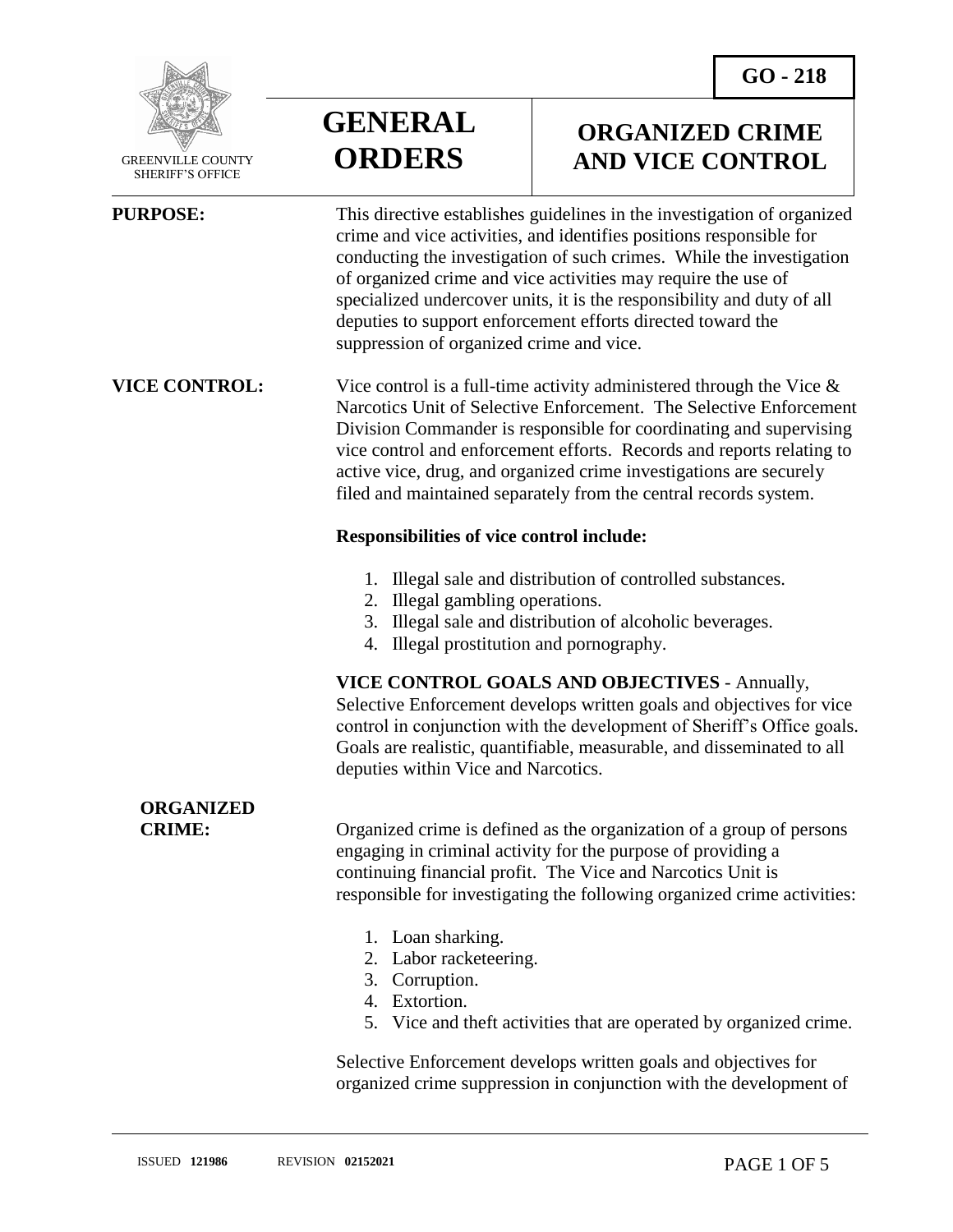Sheriff's Office goals. Goals are realistic, quantifiable, measurable, and disseminated to all deputies within Vice and Narcotics.

# **VICE, NARCOTICS, AND ORGANIZED CRIME**

**OPERATIONS:** All information or complaints relating to vice and organized crime activities are to be referred to Selective Enforcement -Vice and Narcotics. Information and/or complaints can be documented on Lead Sheet forms or in incident reports.

> **REPORTS AND RECORDS** - All reports of organized crime or vice are to be investigated to the fullest extent possible. Records of all substantiated vice and organized crime complaints by citizens are maintained within Vice and Narcotics. Investigations involving vice and organized crime activity are to be conducted in accordance General Order 213.

> The considerable amount of undercover work involved in the enforcement of vice and organized crime offenses contributes to the sensitivity of these records. Because of this, records of active vice and organized crime investigations are maintained by Vice and Narcotics, separate from the central records. While active, access to these records is limited to law enforcement personnel with a need-toknow. Informant files are maintained in accordance with General Order 216.

> Vice and Narcotics is to maintain a record of vice and organized crime control information given to and received from outside agencies. This record of correspondence and assistance facilitates an effective evaluation of past interagency operations.

**INFORMATION EXCHANGE** - Division commanders are to ensure a continuous exchange of information on vice and organized crime throughout the Sheriff's Office. Vice and Narcotics is to maintain a cooperative relationship with other organized crime/vice investigative and prosecution units adjacent to Greenville County.

**INFORMATION EVALUATION** - Upon receipt of information concerning vice or organized crime activities, the Vice and Narcotics supervisor is to determine if an investigation is to be initiated. If an investigation is not warranted, the information is evaluated for Criminal Intelligence Information storage. Evaluating information for investigative purposes is based on the following criteria:

- 1. Evaluating the accuracy and credibility of initial information.
- 2. Determining the scope and relative importance of the problem.
- 3. Determining the criminal nature of the problem.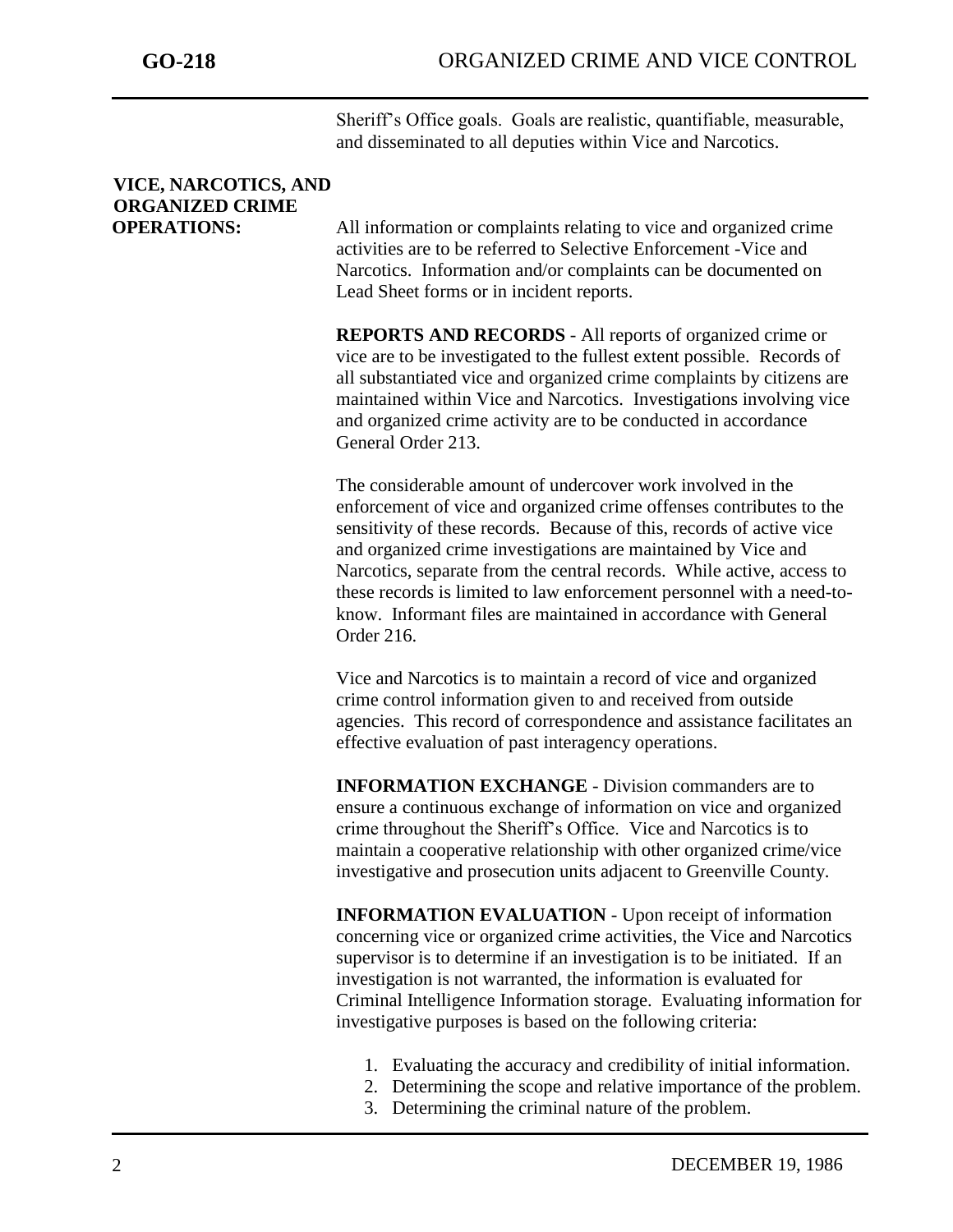- 4. Determining what lead information exists.
- 5. Determining what investigative techniques might be used.
- 6. Determining if sufficient resources exist to launch an investigation.

**COVERT OPERATIONS** - Vice and Narcotics is to maintain resources and capabilities of conducting covert operations for the control of vice and organized crime. Guidelines for planning undercover operations include:

- Identifying and analyzing suspects and their habits, associates, vehicles, methods of operation, or any other pertinent information.
- Making contact with suspects.
- Analyzing neighborhood or target area where deputies will work.
- Supplying deputies with false identities and necessary credentials.
- Maintaining confidentiality of deputies' false identities.
- Supplying deputies with expense funds.
- Supplying deputies with equipment needed for covert operations.
- Establishing a means for routine and emergency communication.
- Determining legal ramifications.
- Providing guidelines for arrests.
- Providing back-up security for deputies.
- Providing for close supervision.

### **COVERT/UNDERCOVER OPERATIONS PROCEDURES:**

- 1. Uniform Patrol supervisors must be notified of undercover operations and specific locations when arrests and/or problems are anticipated.
- 2. If an undercover deputy must be unarmed, there is **always** an armed back-up in close proximity or close observation through audio/video surveillance.
- 3. An undercover deputy is permitted to consume **minimal** amounts of alcohol when it is absolutely necessary to maintain cover. Undercover deputies are not exempt from consumption-based violations of the law, including driving under the influence.
- 4. Consumption of alcohol prohibits an undercover deputy from making or participating in an arrest.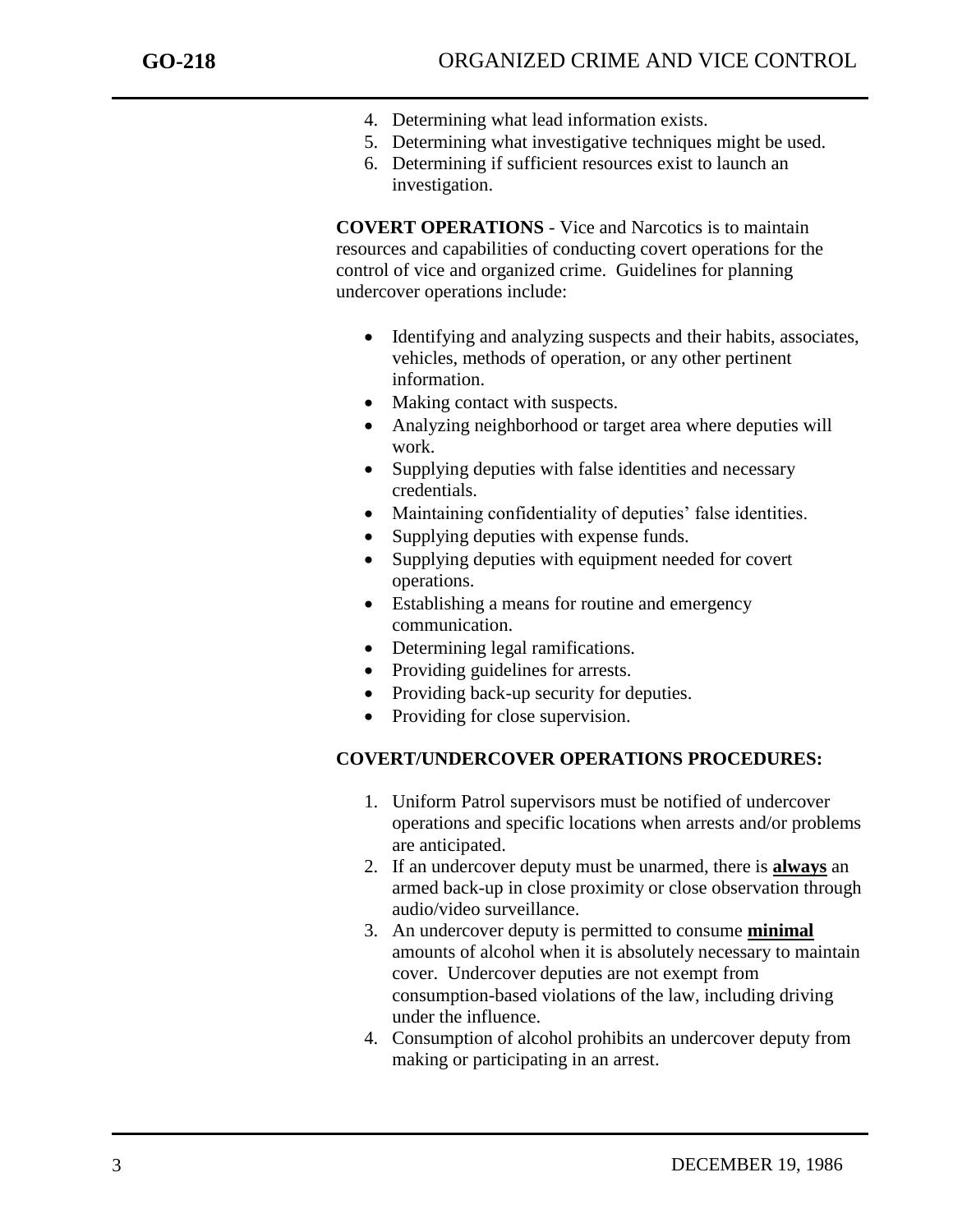**DECOY OPERATIONS** – Selective Enforcement is responsible for coordinating and planning decoy operations. Planning guidelines include:

- Analyzing victims, crimes, and crime locations.
- Disguising deputies to resemble potential victims.
- Determining the number of back-up deputies needed for security and protection.
- Developing procedures for observation and arrest.
- Determining legal ramifications of operation.
- Establishing communications.
- Identification of participating personnel.
- Notifying Uniform Patrol Commander responsible for target area.
- Providing close supervision.

**RAIDS** - Raids evolving from surveillance, covert or decoy operations are to be planned and coordinated by the Vice and Narcotics Commander and his supervisors. Raids evolving from other than vice and narcotics operations are to be coordinated by either the investigative supervisor or a Uniform Patrol supervisor, depending on the circumstances. In all cases, the following guidelines apply to raid operations:

- 1. Notification of and authorization from the affected Division Commander.
- 2. Designation of a single supervisor as responsible for supervising the actual raid.
- 3. Developing strategy and tactics for approaching, entering, securing, and leaving the target area.
- 4. Searching for and seizing evidence and/or contraband.
- 5. Selecting specialized equipment, such as battering rams.
- 6. Selecting and communicating with specialized support units.
- 7. Arrest and transportation of suspects.
- 8. Instructions on use of force.
- 9. Arranging for standby medical assistance and providing for documentation.